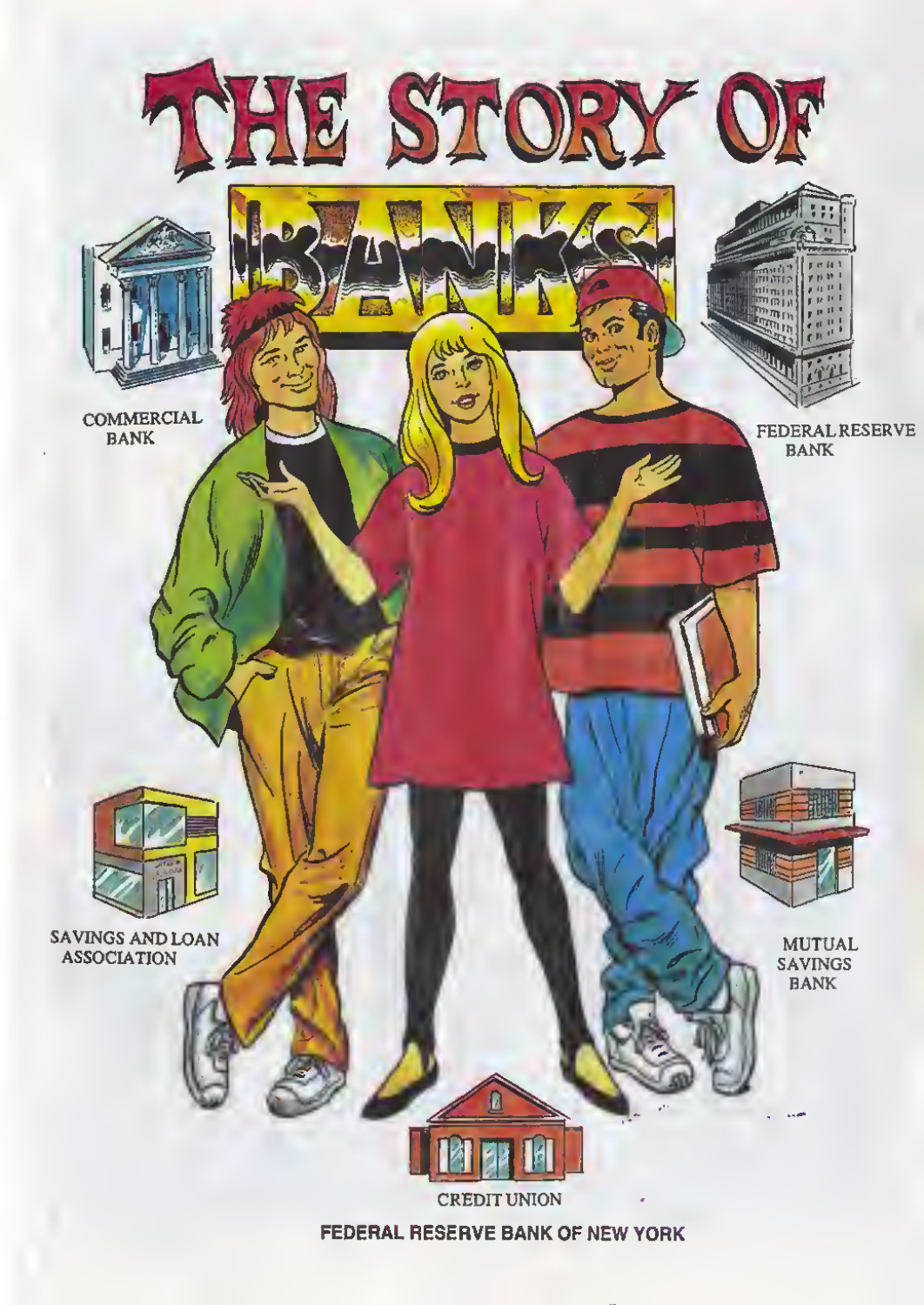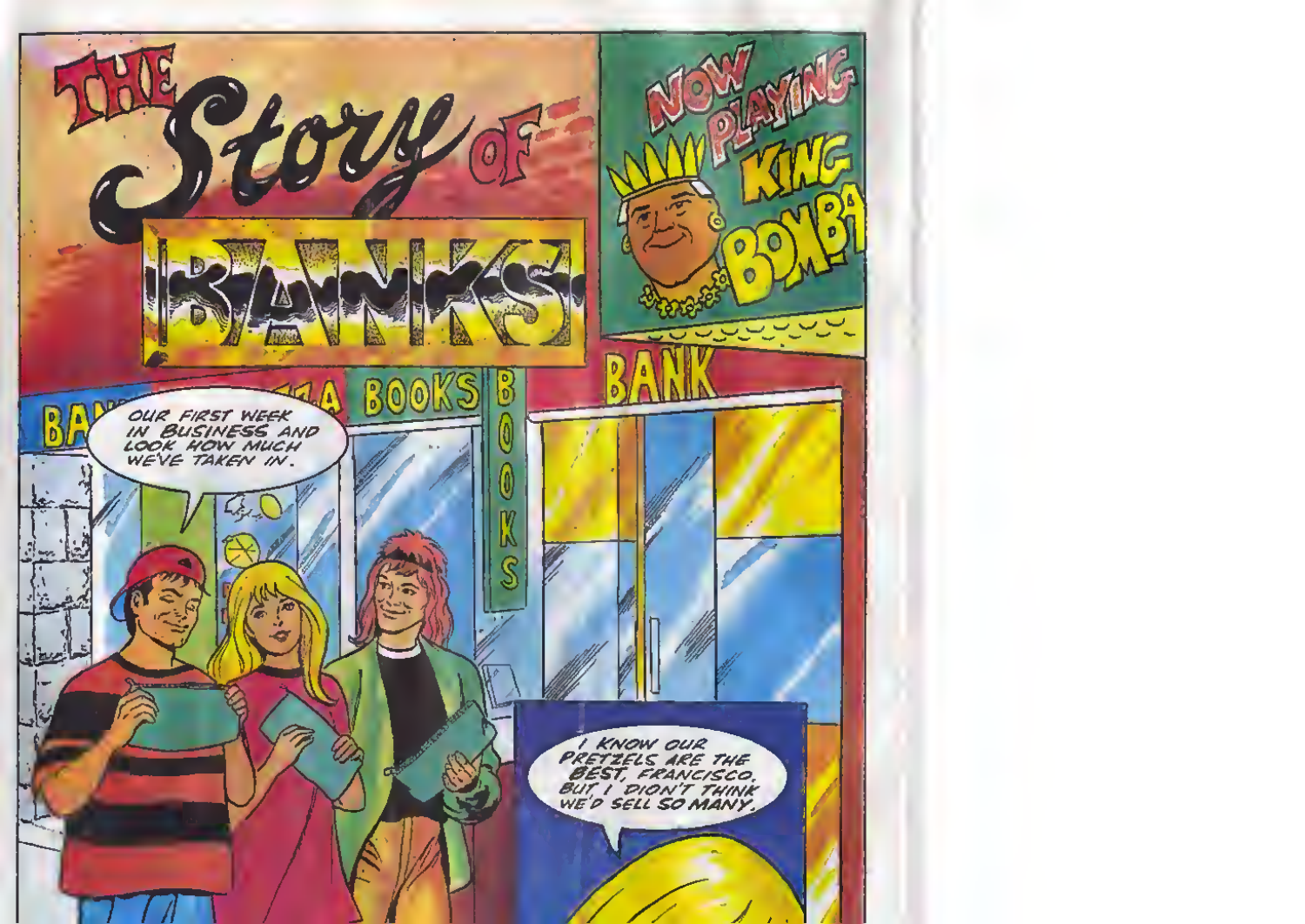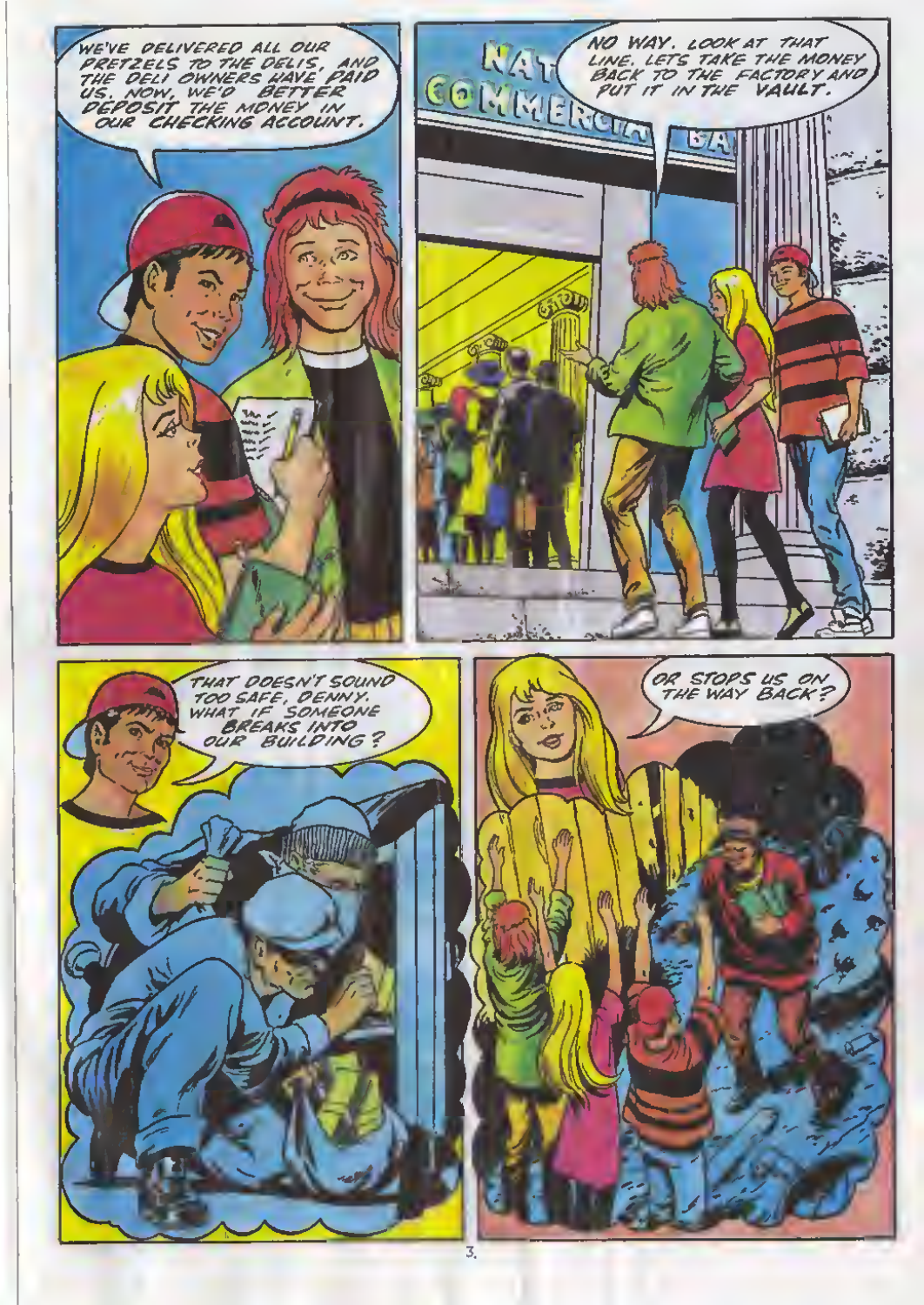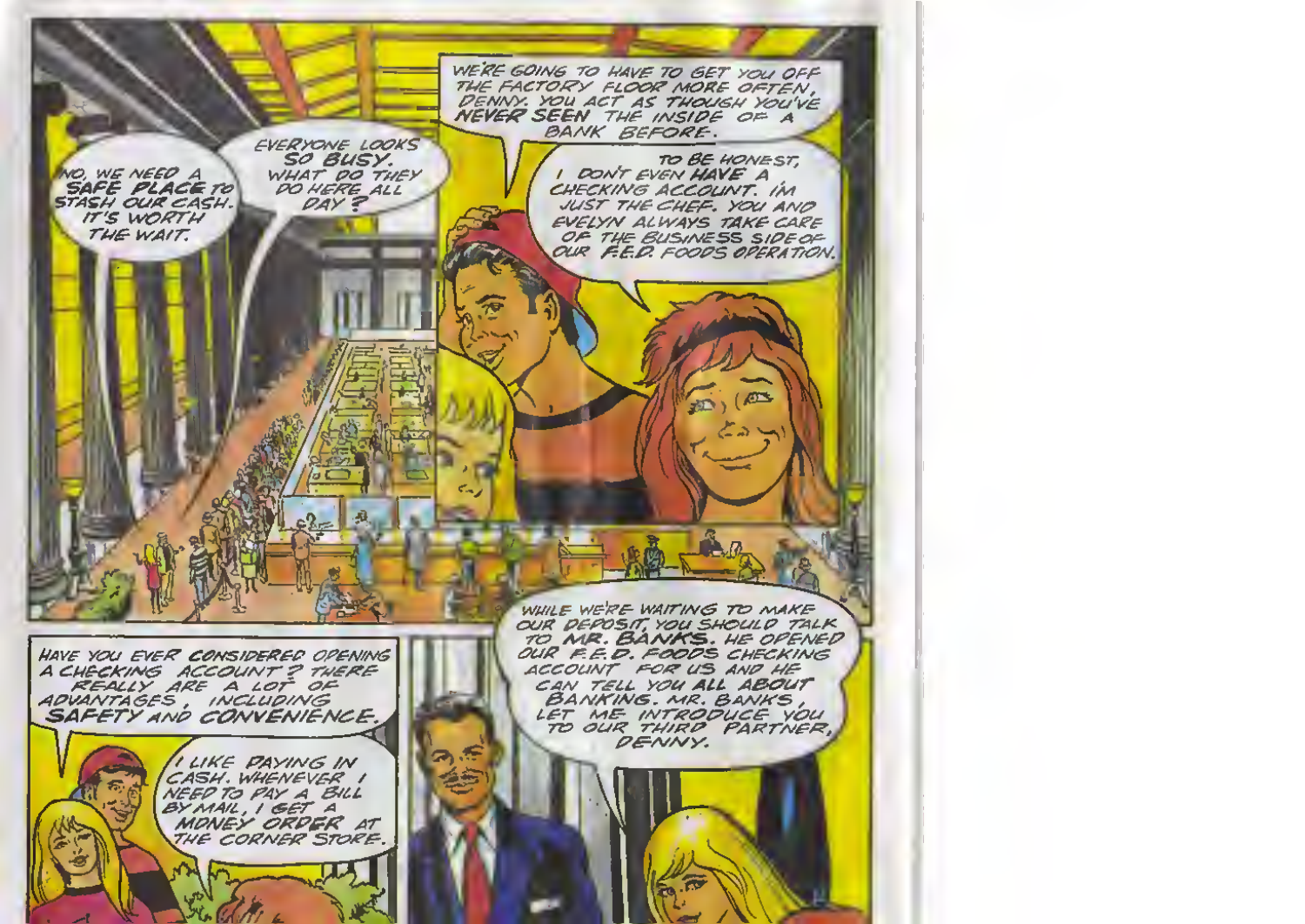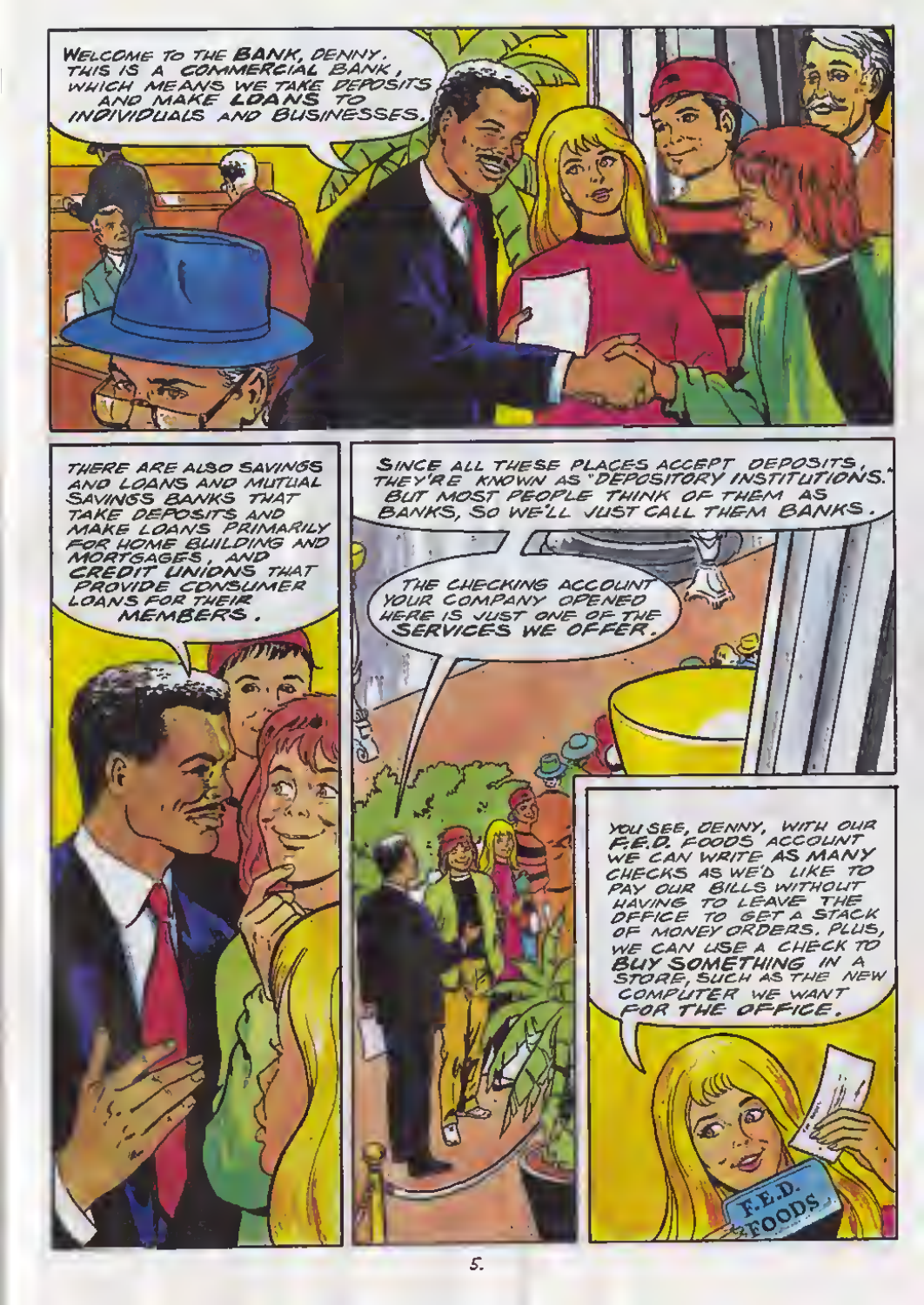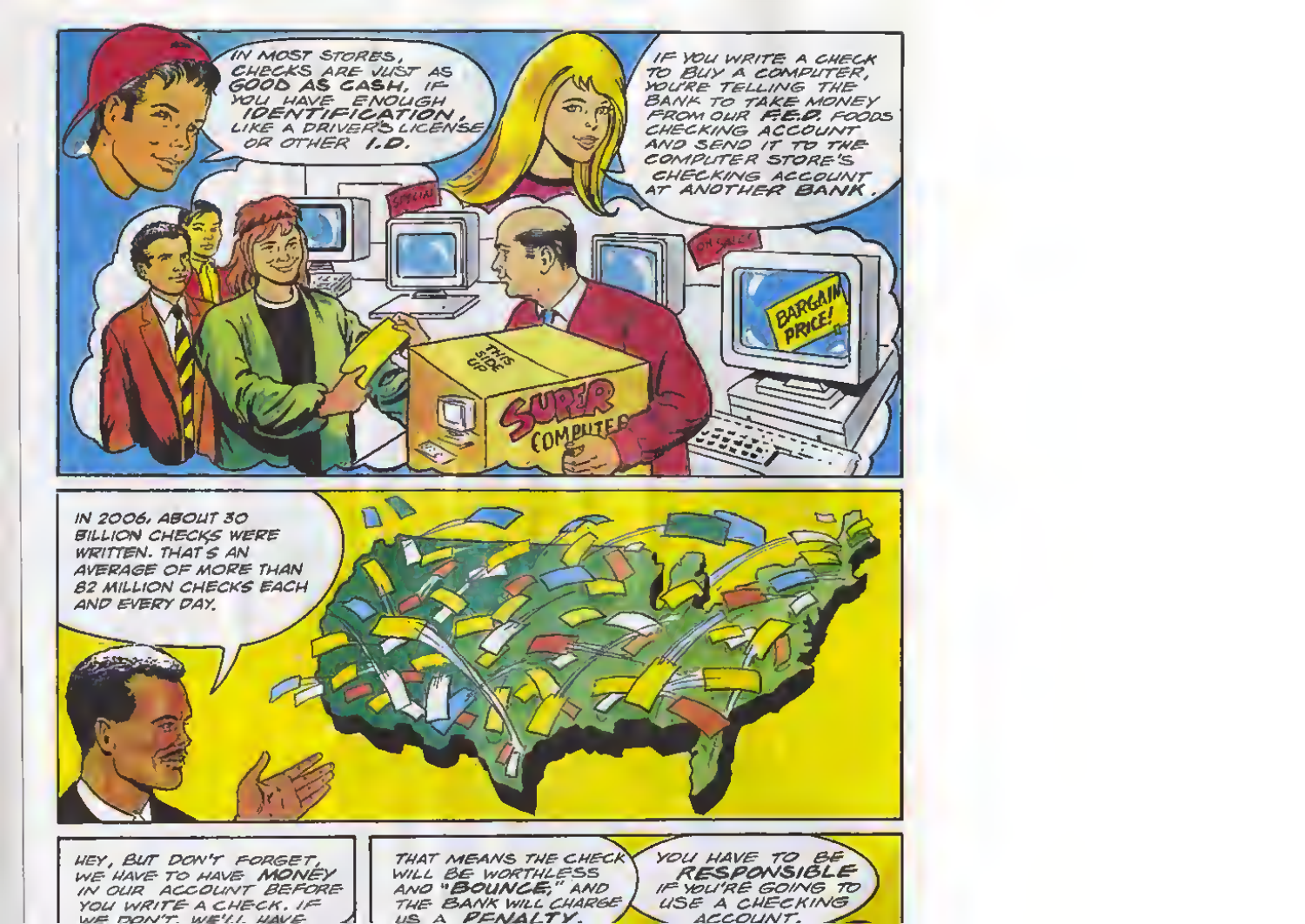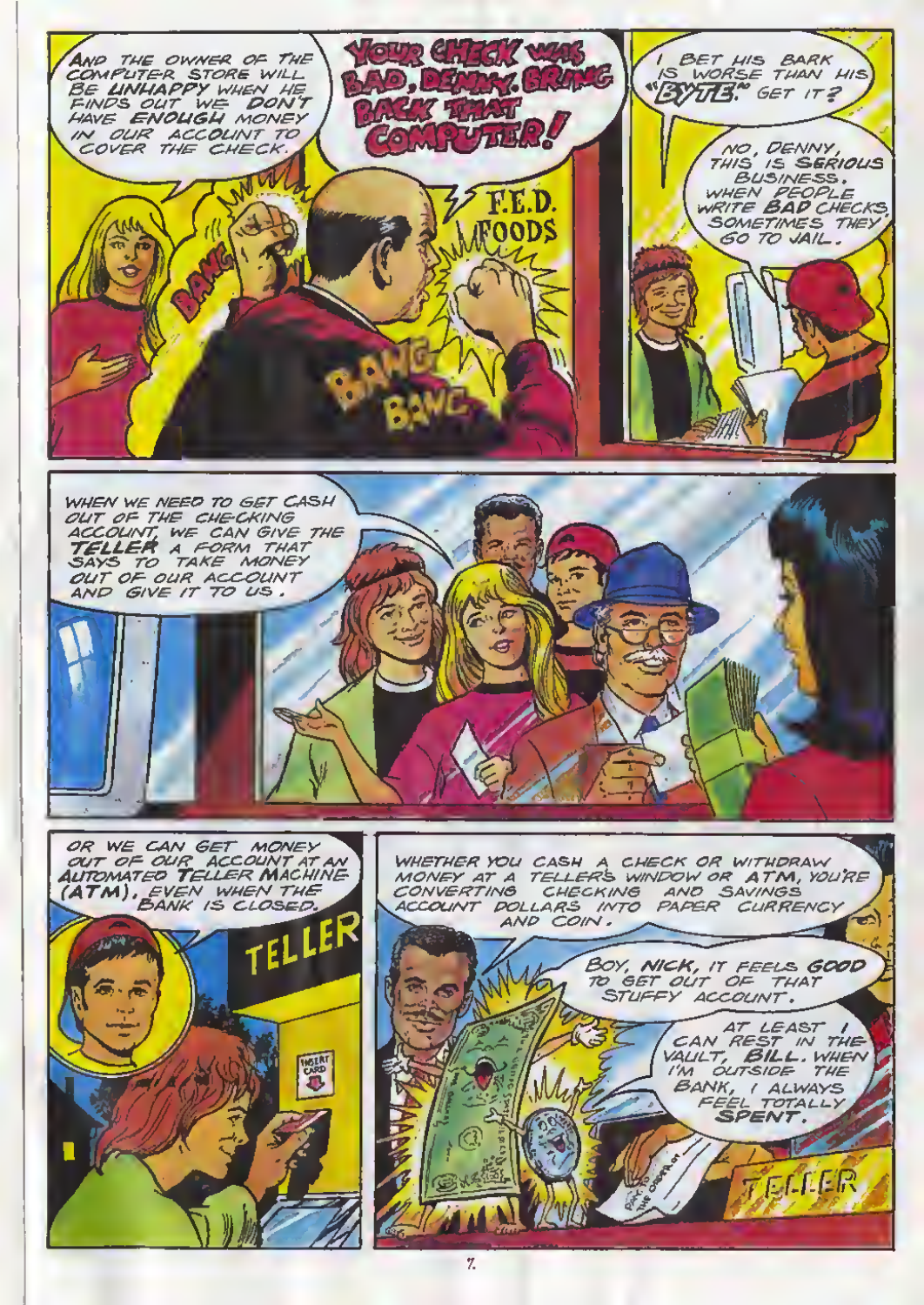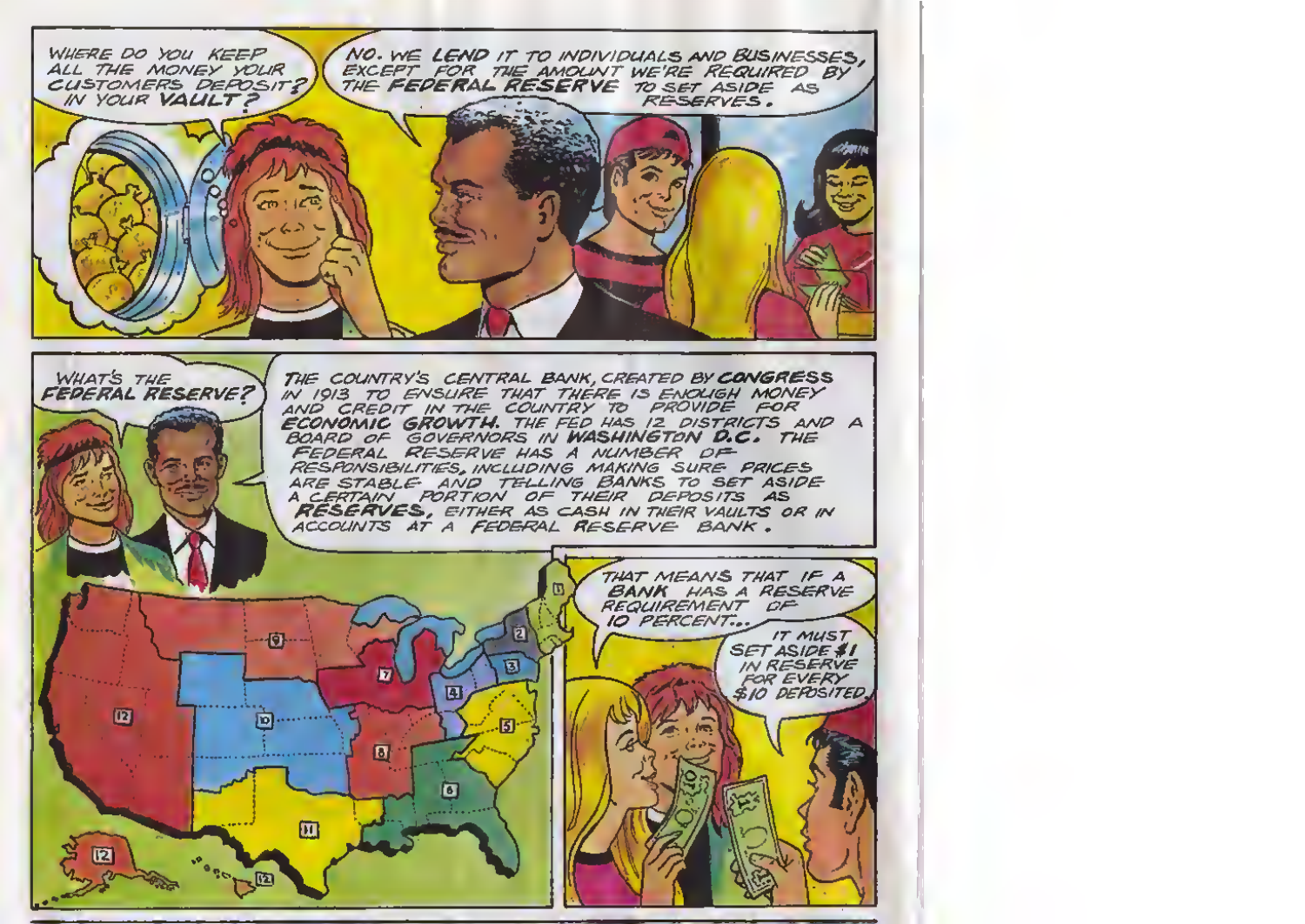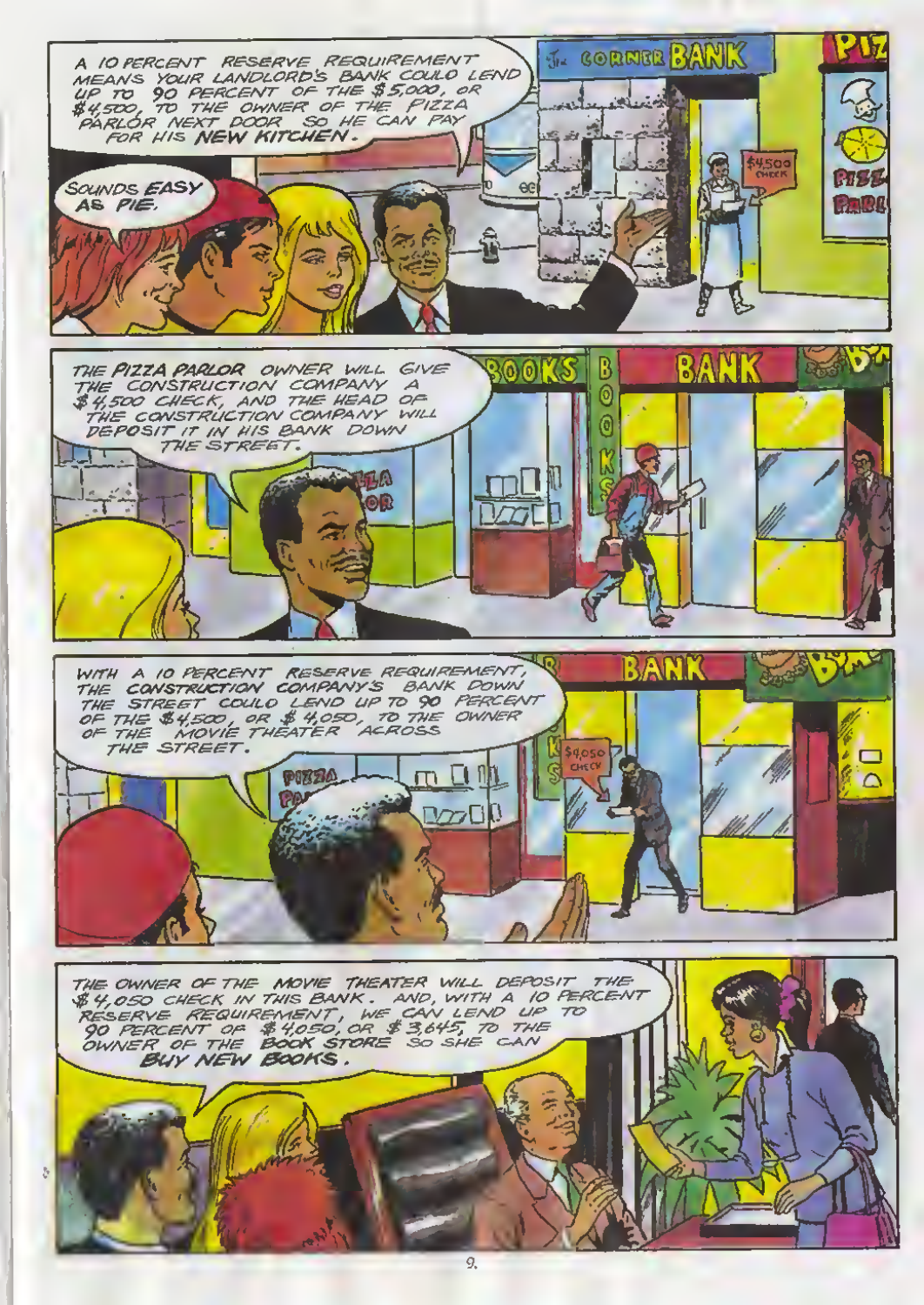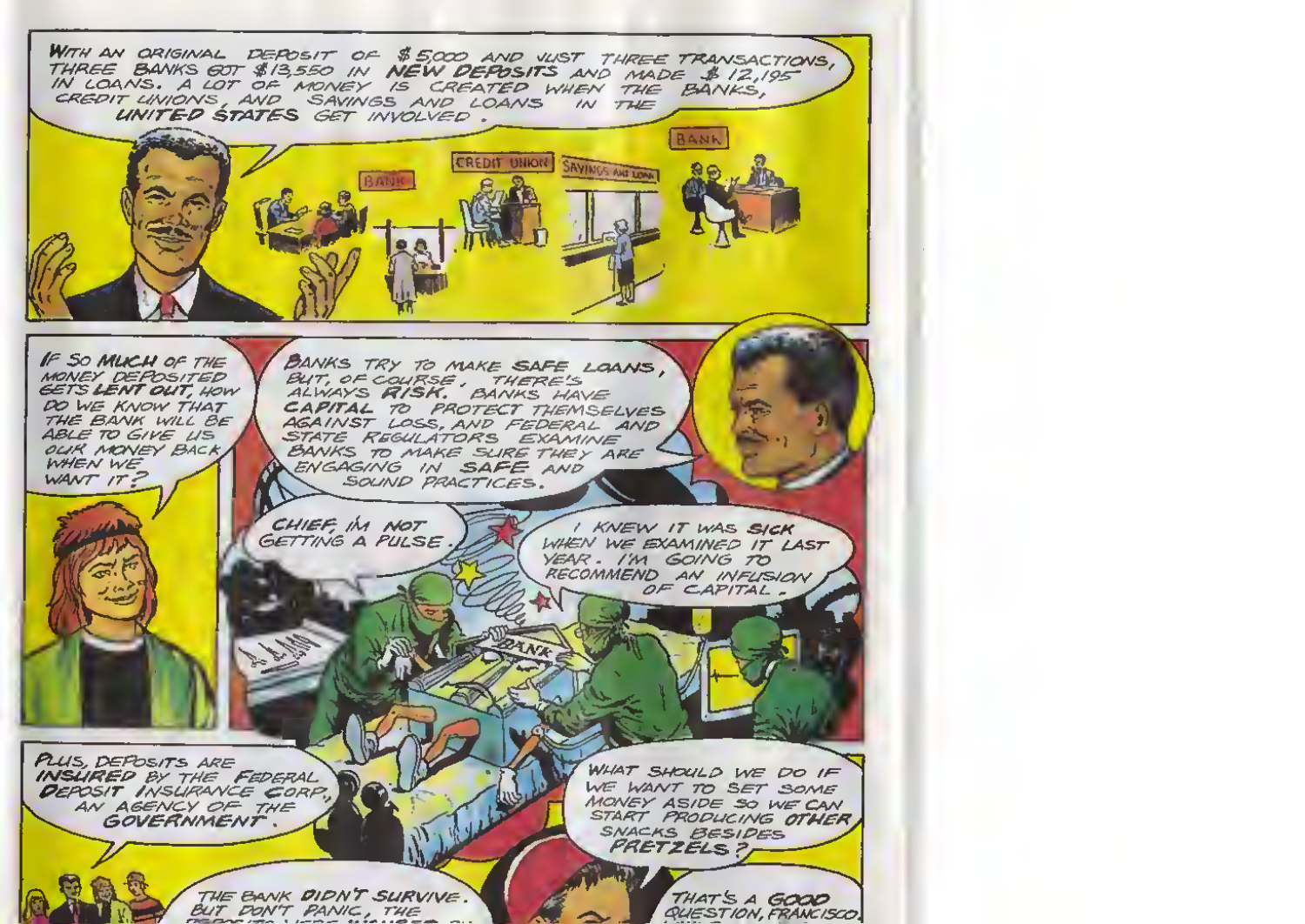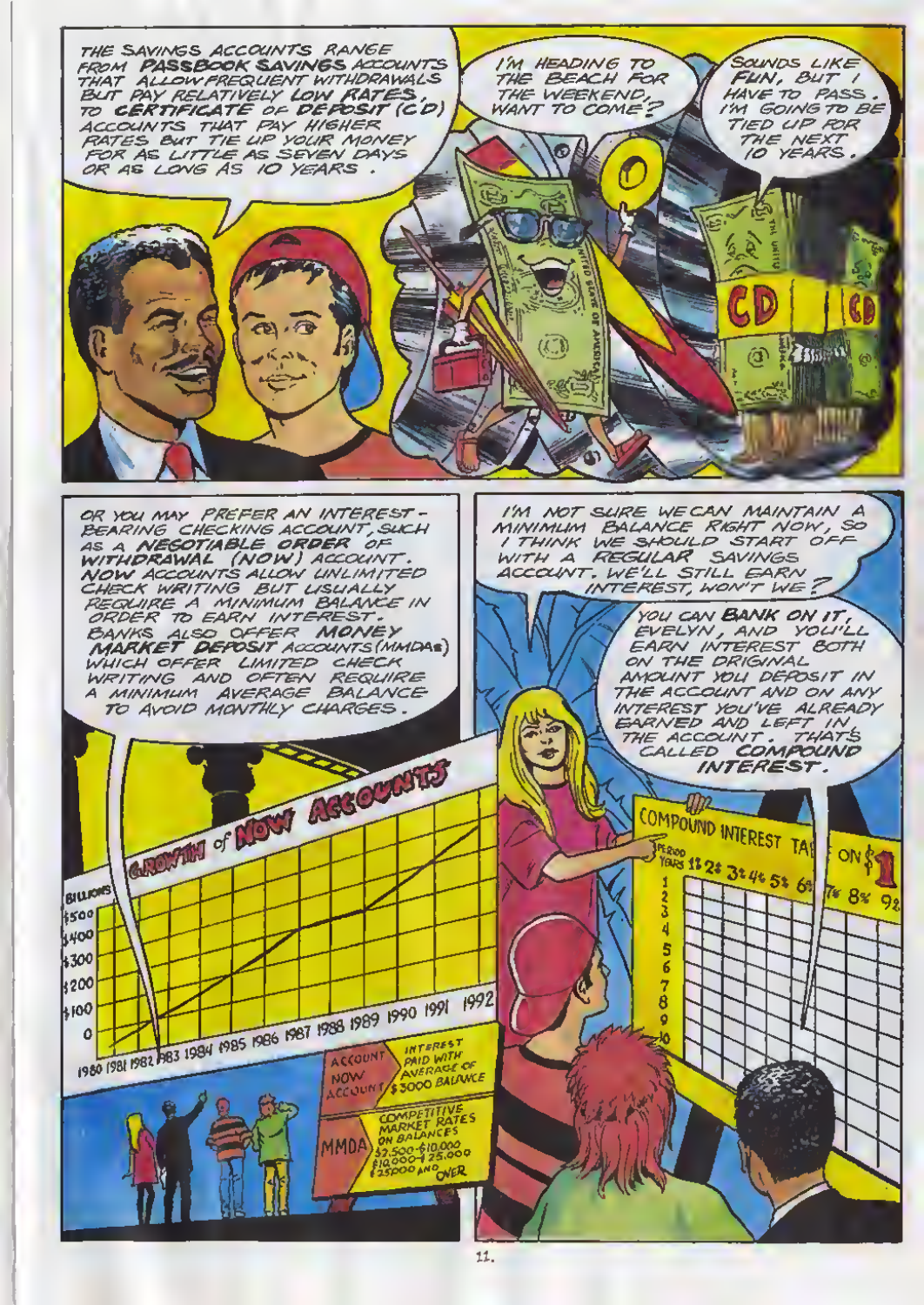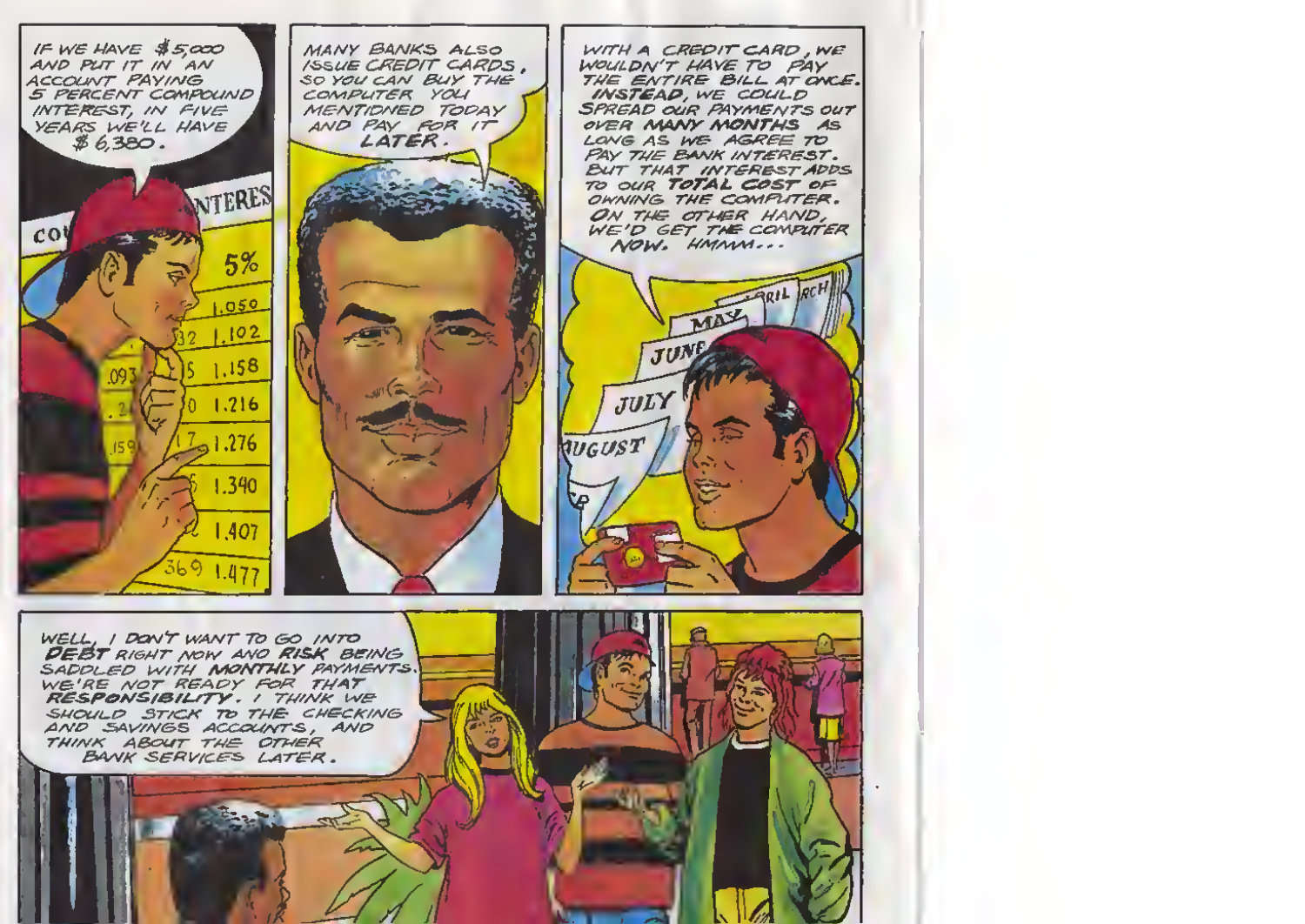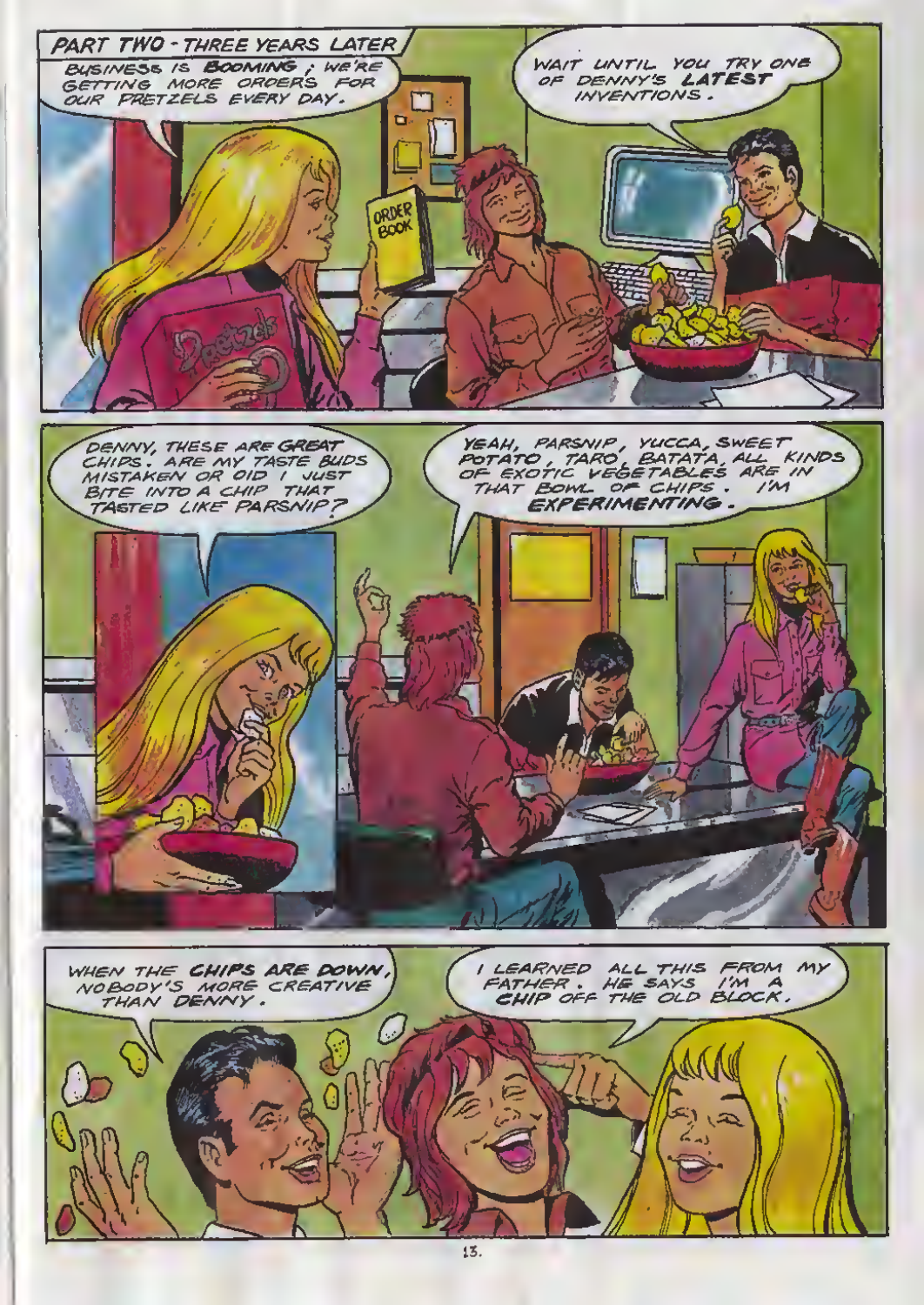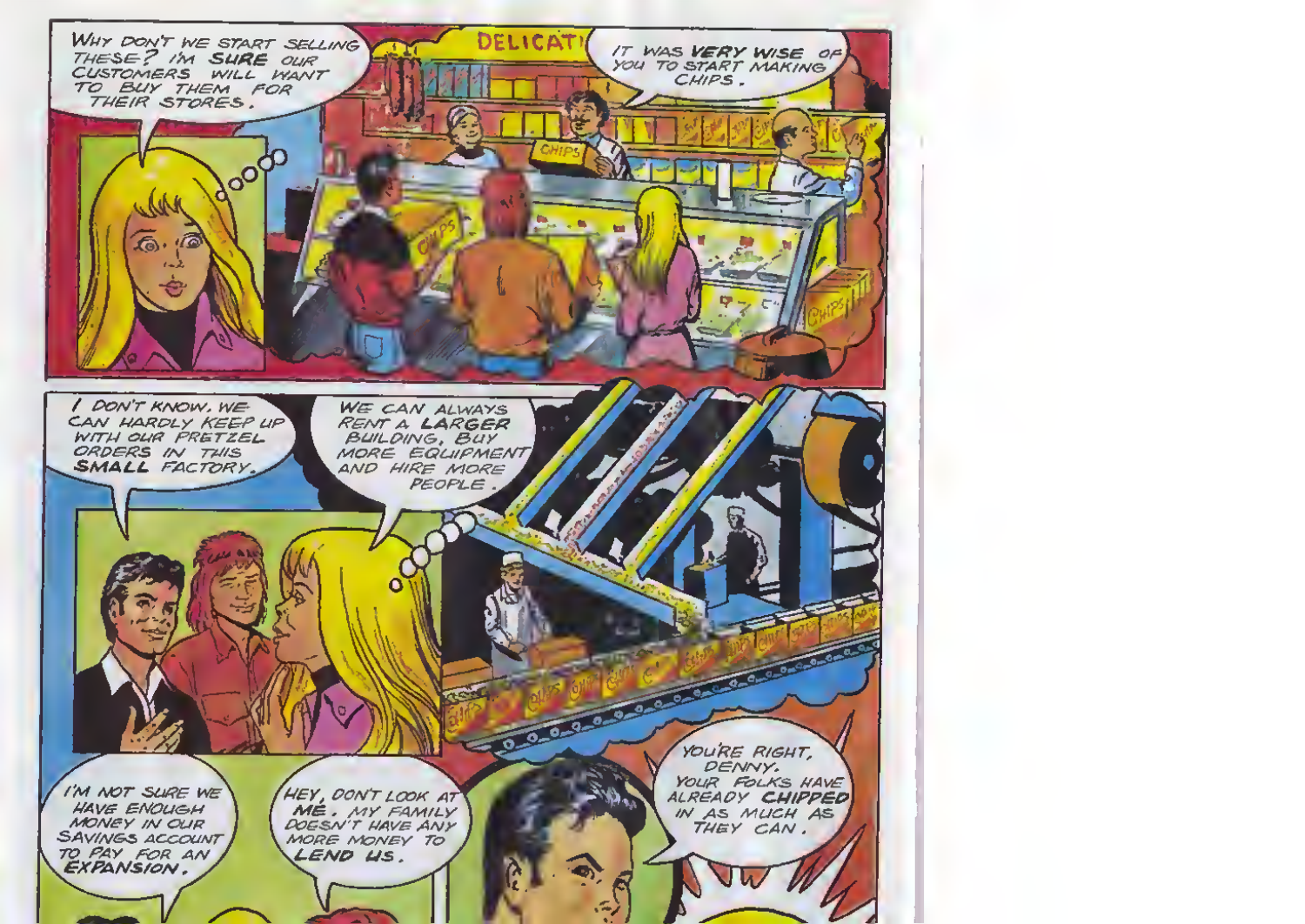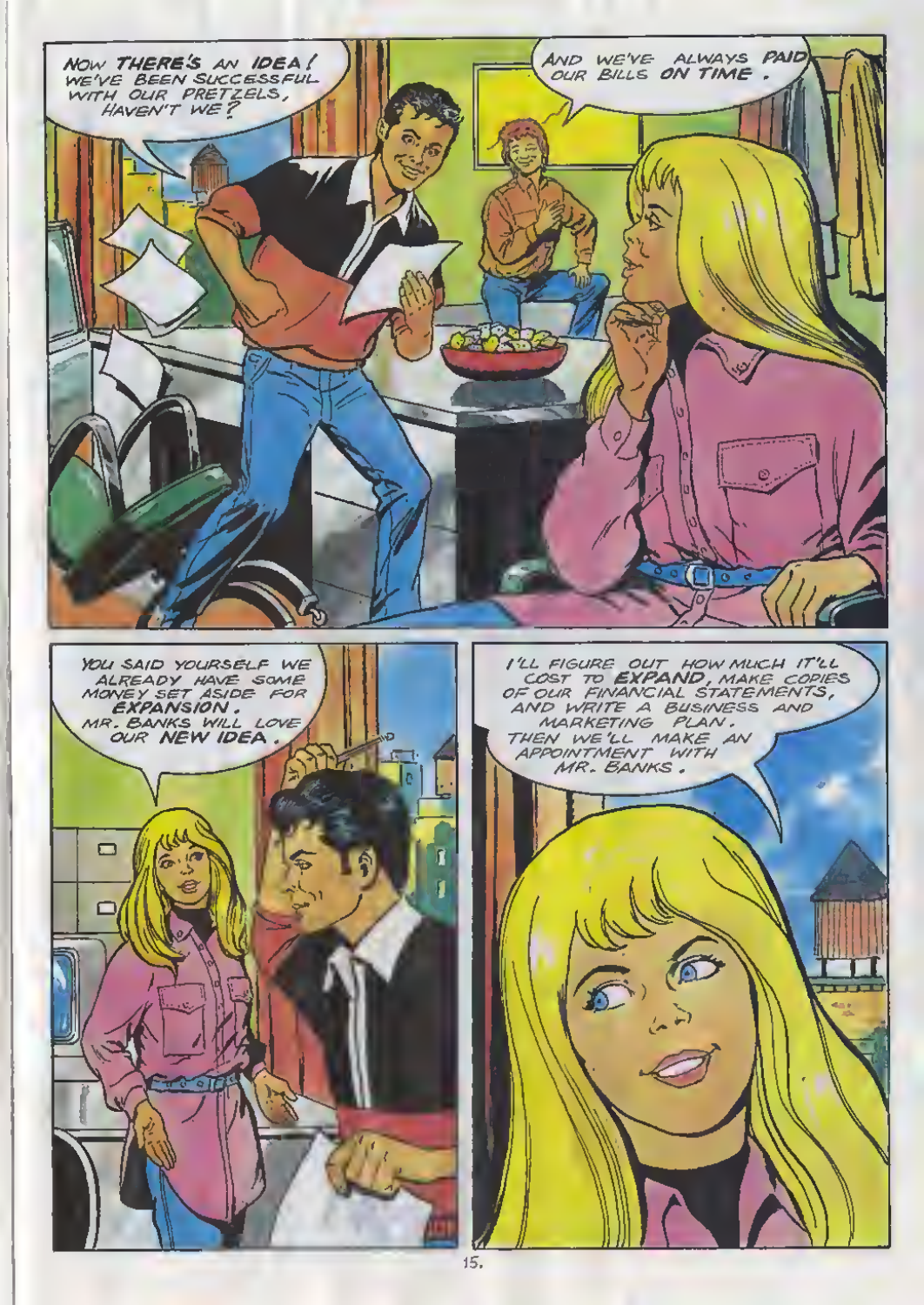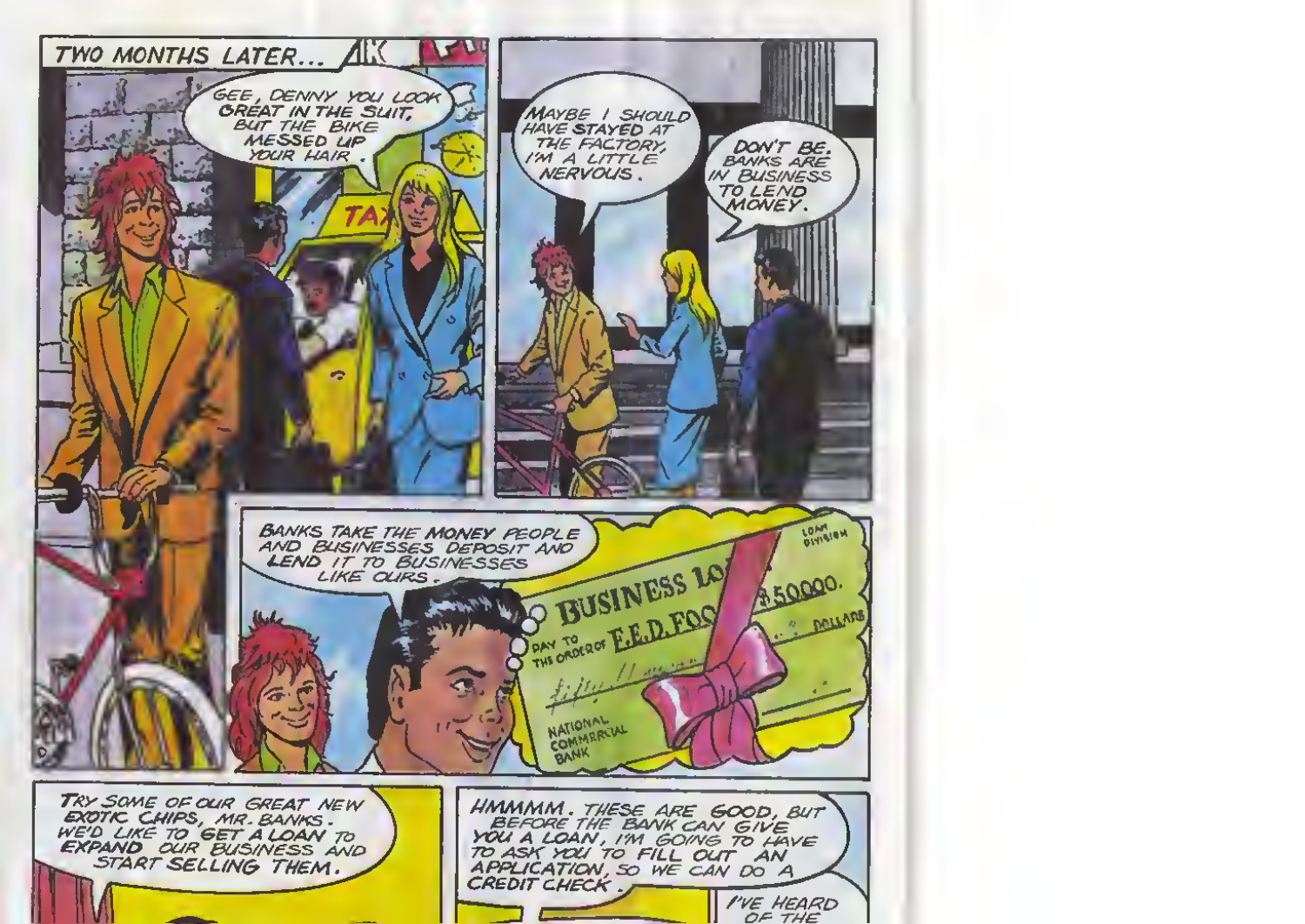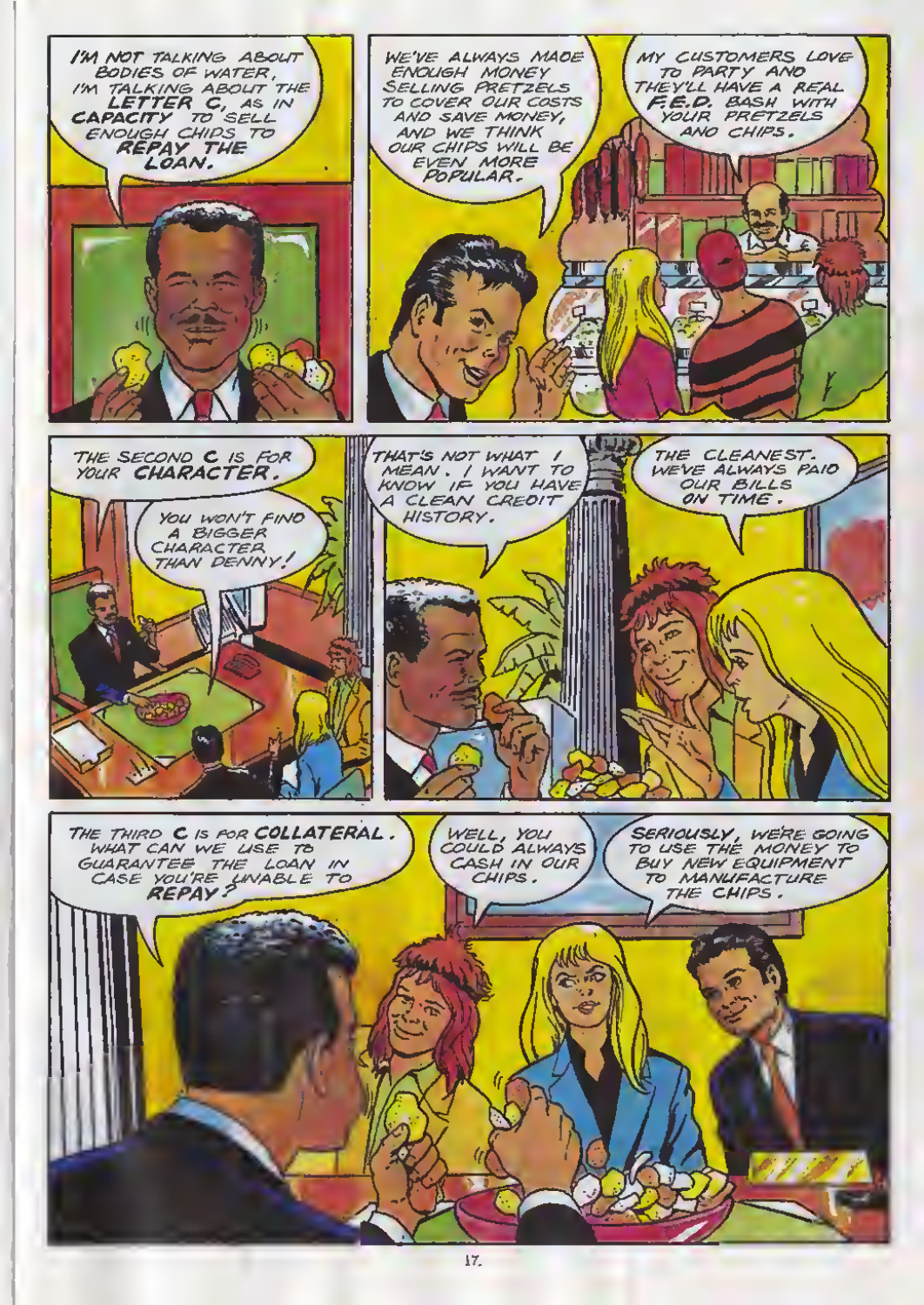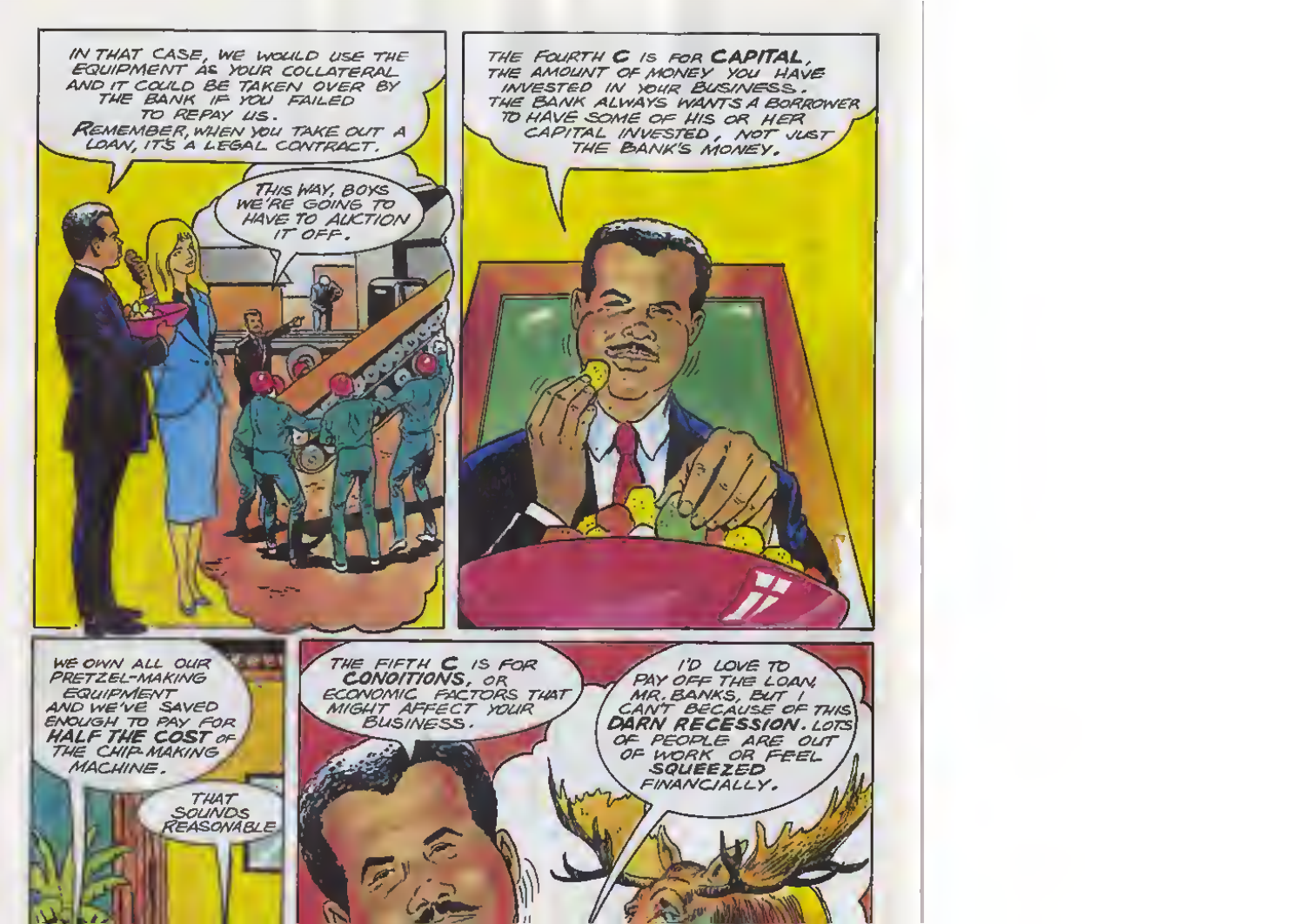

19.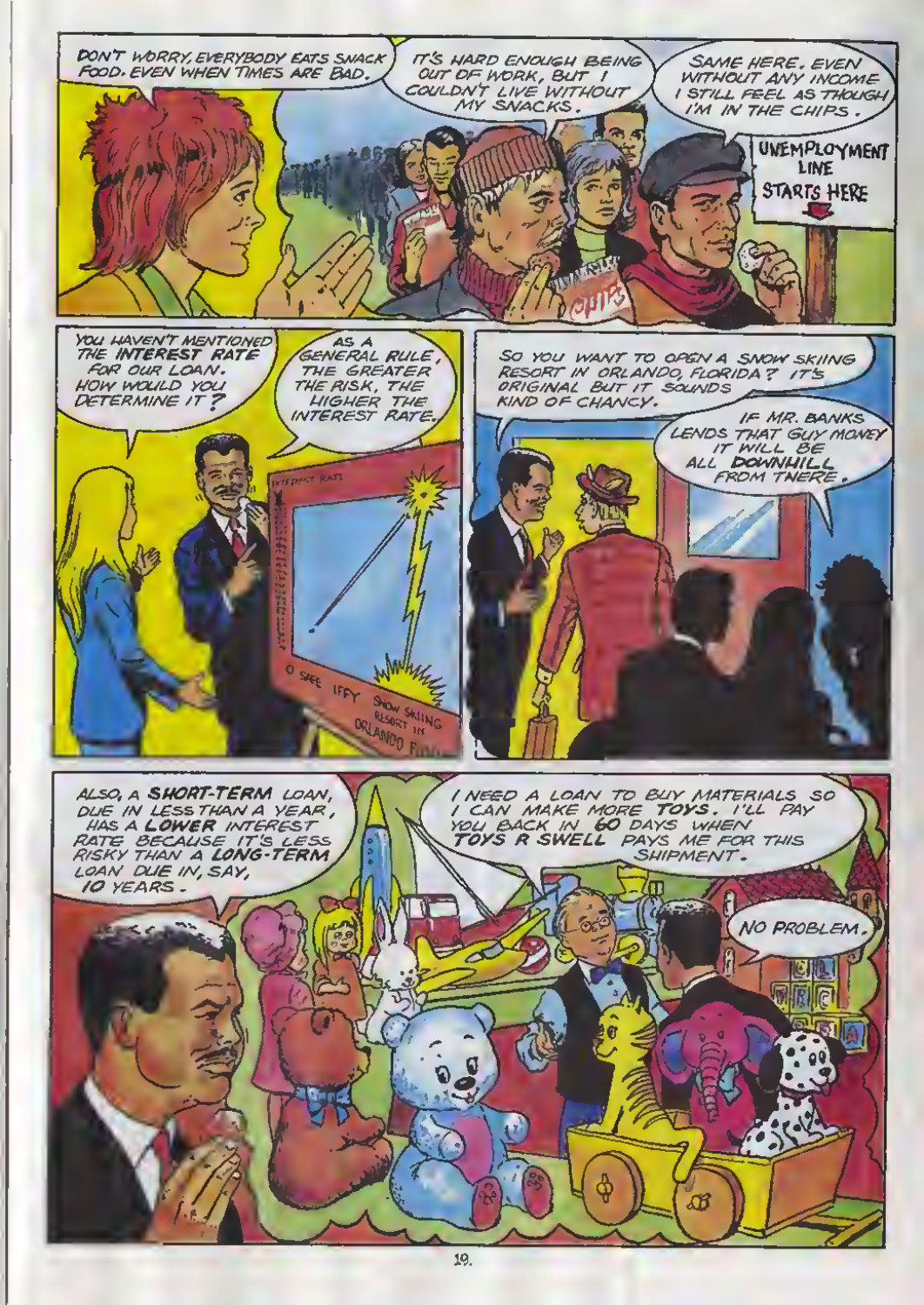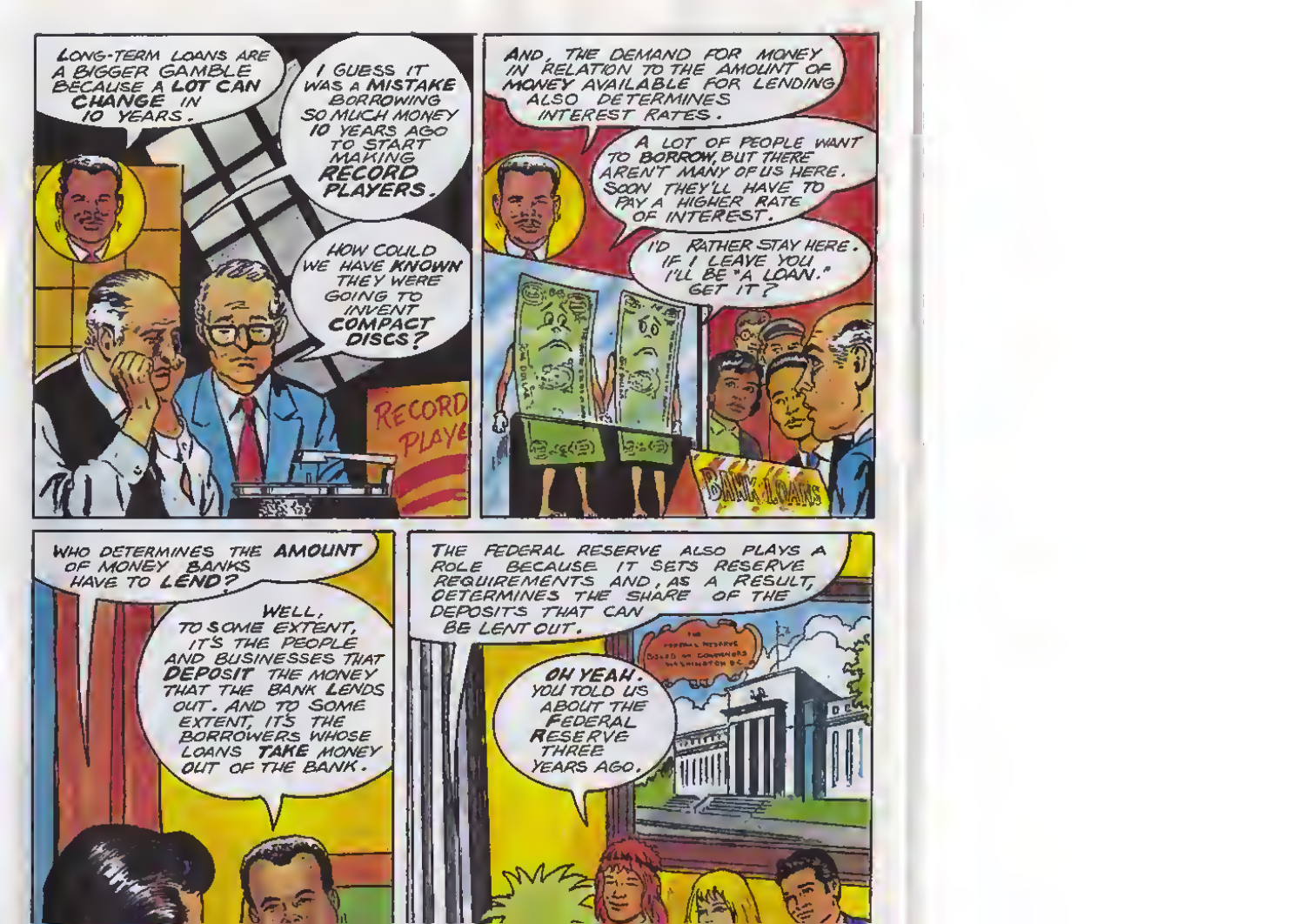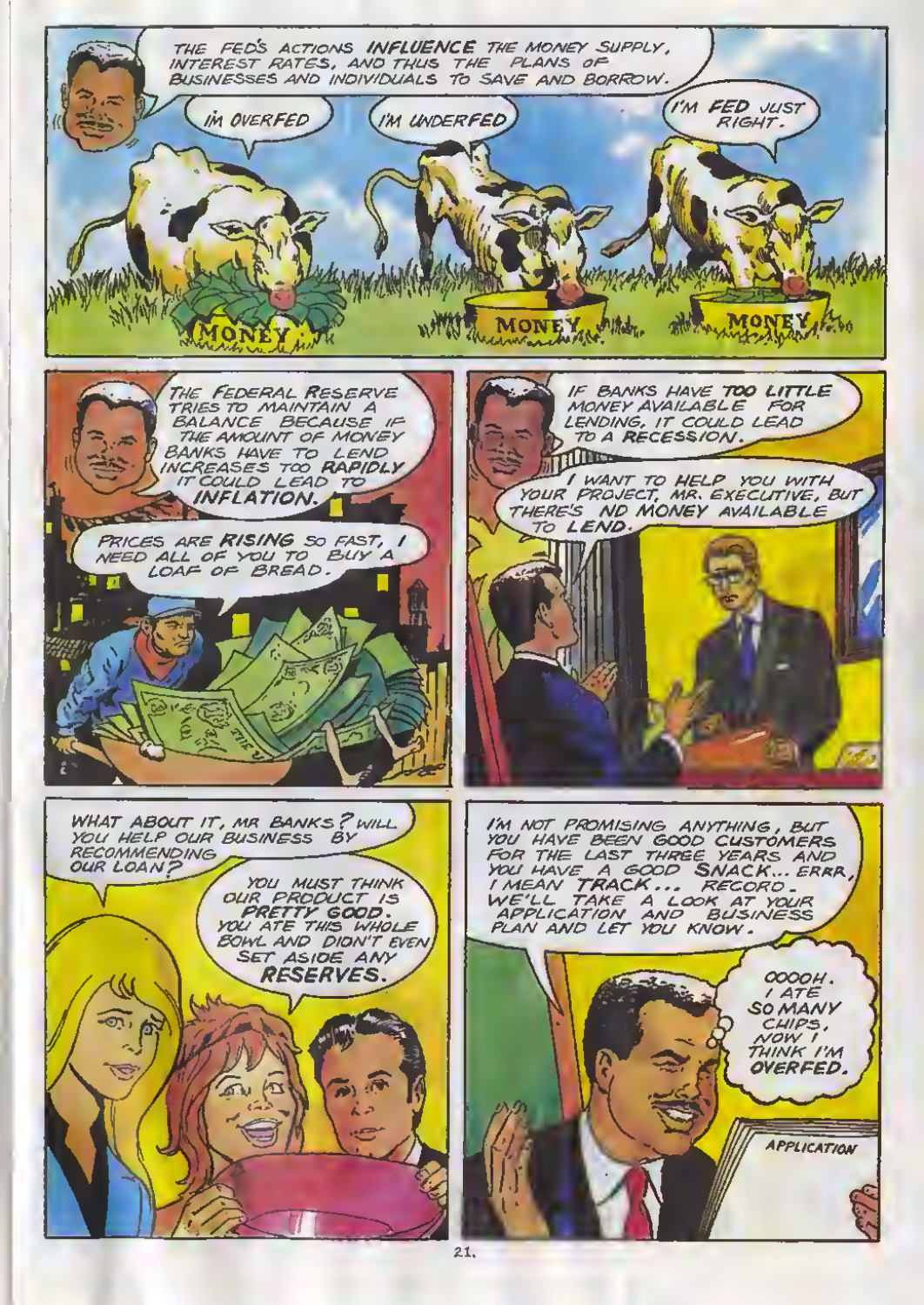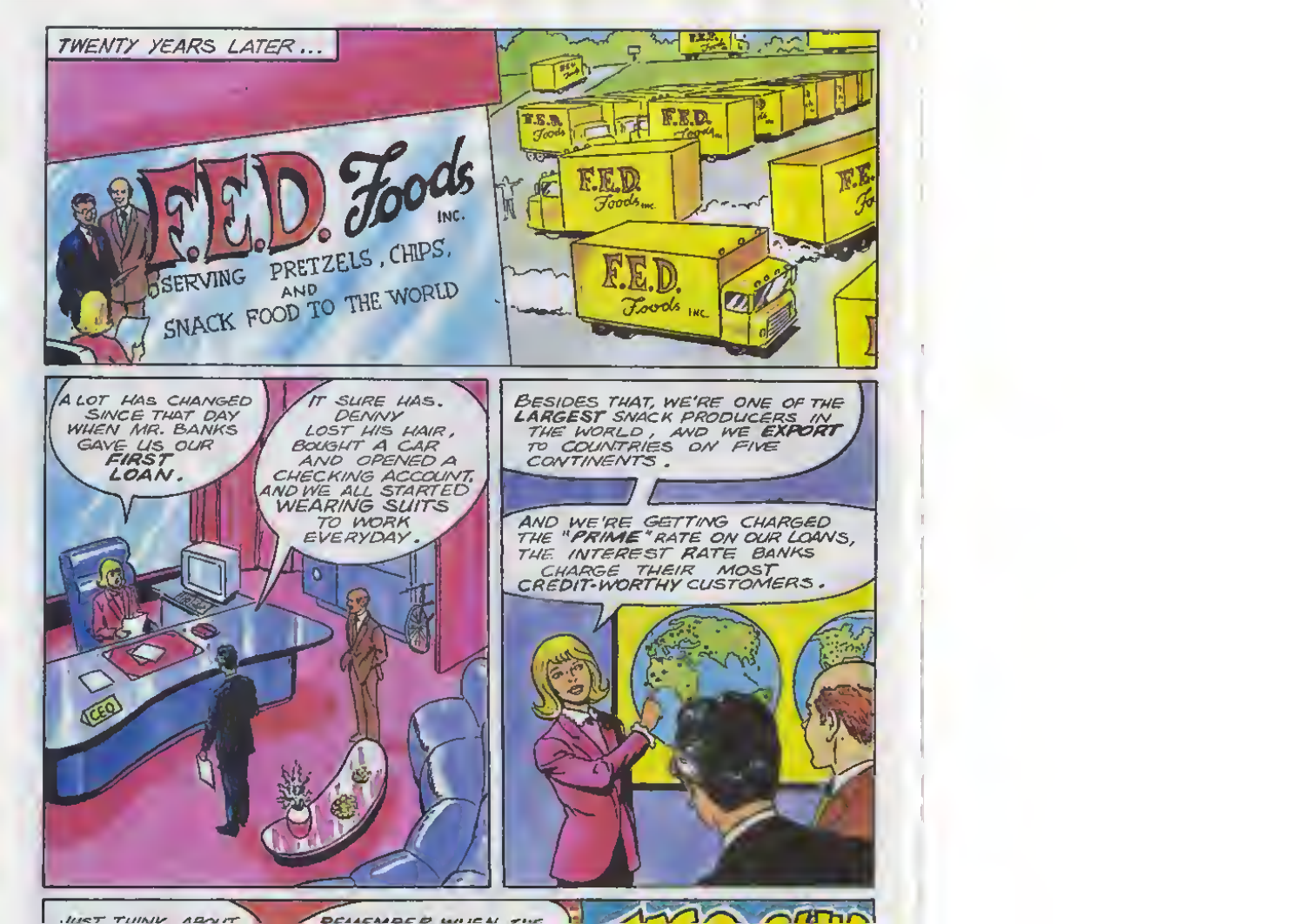

 $23.$